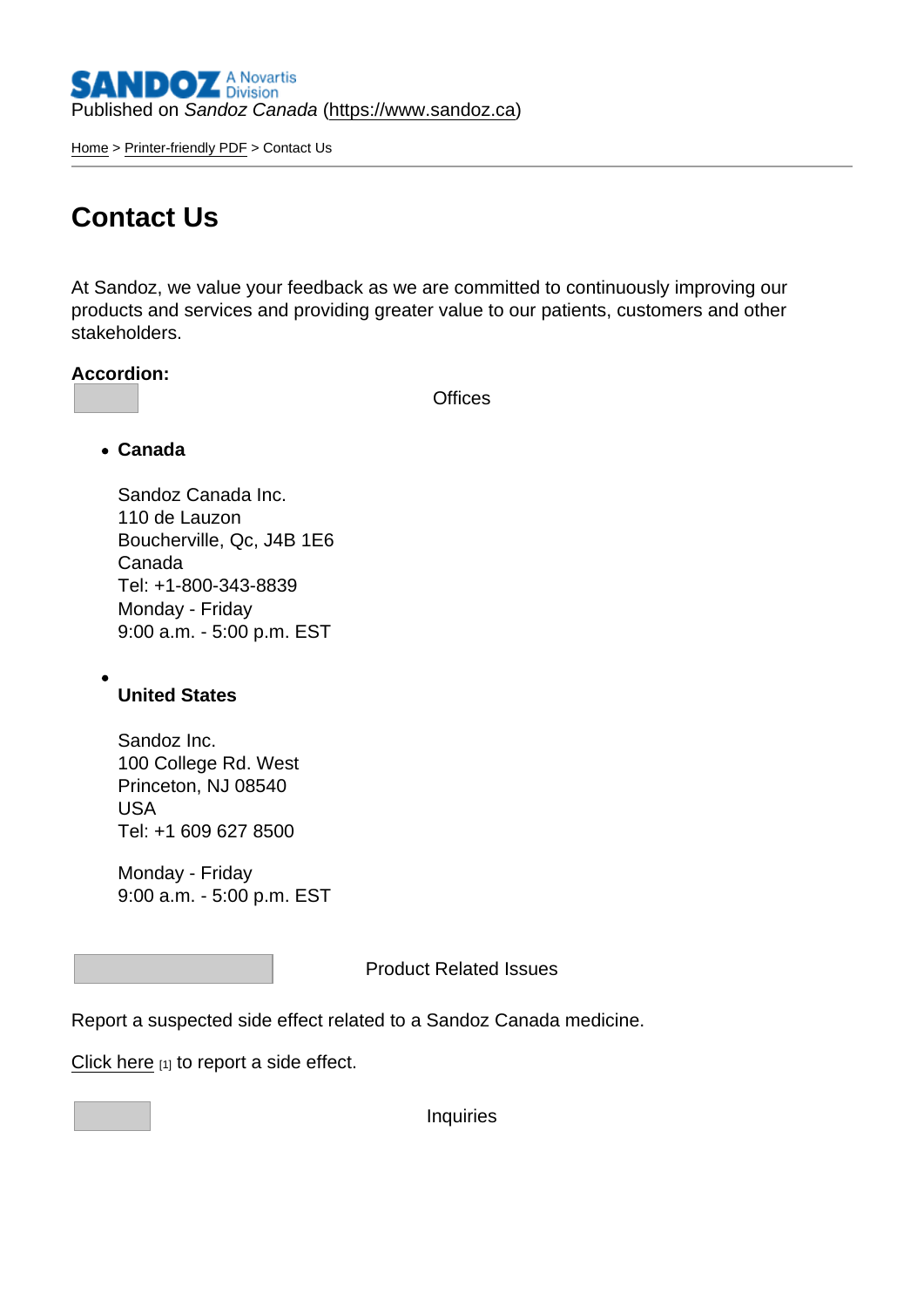At Sandoz Canada, being highly responsive to the needs of patients, our customers, suppliers and the community is a priority. This section shows the many ways you can contact us.

If you have any questions, suggestions or comments, or if you would like more information on one of our products or services, please contact the relevant department listed below. We always welcome your opinion and will do our best to reply promptly.

## Customer Inquiries:

If you have any questions on product availability and delivery, exchanges, refunds, financial support, sample requests, or service proposals, contact our Customer Service Department:

- Email: [info.clients@sandoz.com](mailto:info.clients@sandoz.com) [2]
- Phone:  $514-596-0000$  [3] or  $1-800-361-3062$  [3]
- Fax: [1-800-343-8830](https://www.sandoz.ca/en) [3]
- Voicemail: [450-641-4903](https://www.sandoz.ca/en) [3] x 2710

Pharmaceutical and Drug Safety Information:

For any questions/comments about Sandoz products, drug interactions, adverse effects, or ingredients, contact our Drug Information and Pharmacovigilance Department:

- Email: [medinfo@sandoz.com](https://www.sandoz.ca/en/medinfo@sandoz.com)  $_{[4]}$
- Phone:  $450 641 4903$  [3] x 4636
- [1-800-343-8839](https://www.sandoz.ca/en) [3] x 4636

Job Application:

Submit your resume for a position at Sandoz Canada through the Career section of our website.

Media Requests or Questions Regarding the Company:

Communication Department

- Email: [communications.canada@sandoz.com](mailto:communications.canada@sandoz.com) [5]
- Phone: [1-800-343-8839](https://www.sandoz.ca/en) [3]
- [1-450-641-4903](https://www.sandoz.ca/en) [3](ext. 2109)

[Grant, Donation and Sponsorship](https://www.sandoz.ca/en/grants-donations-and-sponsorships) [6]

Procurement: [purchasing.canada@sandoz.com](mailto:purchasing.canada@sandoz.com) [7] Accounts Payable: